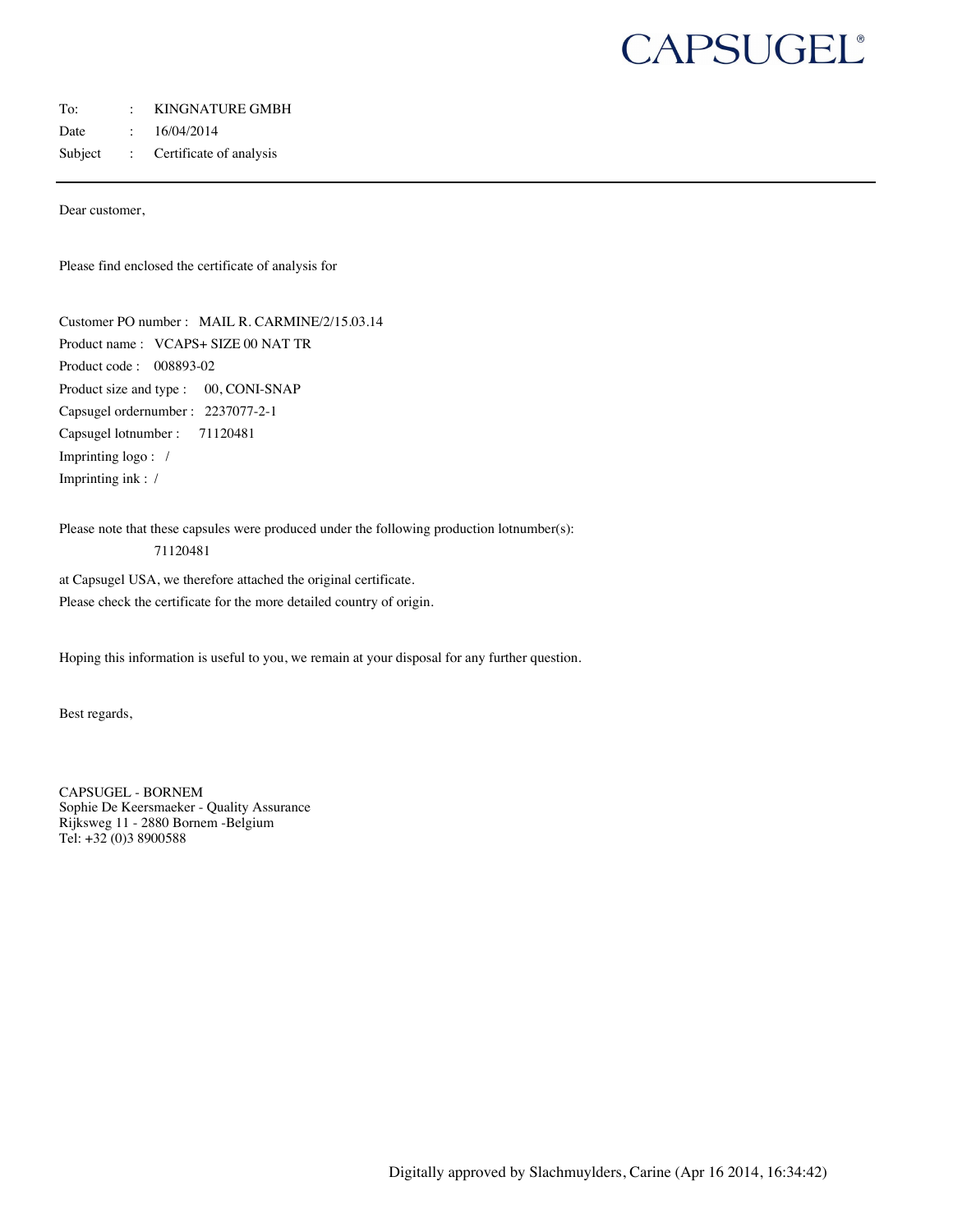CAPSUGEL BELGIUM NV RIJKSWEG 11

### CAPSUGEL®

### *CERTIFICATE OF ANALYSIS* Page 1 of 2

The capsules are produced under very carefully controlled conditions. Controls are performed continuously throughout the process and guarantee that capsules conform to the highest quality standards. The capsules described below conform to the specifications as defined in the current edition of the Capsual "Technical Before near File for Empty Vegas® Plus Capsules ..." Capsugel "Technical Reference File for Empty Vcaps® Plus Capsules "

| <b>PRODUCT DESCRIPTIONE</b> mpty Vcaps® Plus Capsules                                      |                              |                 |                                        |                              |  |  |
|--------------------------------------------------------------------------------------------|------------------------------|-----------------|----------------------------------------|------------------------------|--|--|
| Customer:                                                                                  | <b>CAPSUGEL BELGIUM NV</b>   |                 | Capsugel Lot Number:                   | 71120481                     |  |  |
| Product Name:                                                                              | Sz 00 Natural / Natural      |                 | <b>Customer Reference:</b>             | PO235904 01 01 / STOCK       |  |  |
| Product Code:                                                                              | 0031504                      |                 | Product Size:                          | Size 00, CS                  |  |  |
| Manufacturing Date:                                                                        | 28 Mar 2014                  |                 | Type:                                  | Coni-Snap                    |  |  |
|                                                                                            |                              |                 | Capsugel Part Number:                  | G60CS000523                  |  |  |
| <b>Expiration Date:</b>                                                                    | 28 Mar 2019                  |                 |                                        |                              |  |  |
| <b>BODY</b><br>Code:<br>Name:<br><b>IMPRINTING</b><br>Logo:<br>Design / Roll Code:<br>Ink: | V43.900<br><b>NATURAL TP</b> |                 | <b>CAP</b><br>Code:<br>Name:           | V43.900<br><b>NATURAL TP</b> |  |  |
| <b>Body Composition</b><br>Hypromellose                                                    |                              | <b>OSP 100%</b> | <b>Cap Composition</b><br>Hypromellose | <b>OSP 100%</b>              |  |  |

*Due to the nature of raw materials, their sourcing, and technology improvements, the colorant composition data indicated are target values and actual values may vary to insure the consistency of lot color. Capsugel supports the expiry date if recommendations for warehousing and transportation are observed (recommended: 15ºC-25ºC and 35%-65% relative humidity)* 

| <b>Ingredient / Reference</b><br>Hypromellose | E Nr<br>E464       | C.I.Nr       | <b>Function</b><br><b>STRUCTURE</b> | <b>Regulatory References</b><br>(EU)231/2012, EP JP, USP/NF |        |  |  |  |  |
|-----------------------------------------------|--------------------|--------------|-------------------------------------|-------------------------------------------------------------|--------|--|--|--|--|
| <b>ANALYTICAL DATA</b>                        |                    |              |                                     |                                                             |        |  |  |  |  |
| <b>Characteristics</b>                        | <b>Test Method</b> | <b>Units</b> | <b>Specifications</b>               | <b>Results</b>                                              |        |  |  |  |  |
| Identification of hypromellose                | WI-0102A           |              | Conforms to composition             | pass                                                        | ∗      |  |  |  |  |
| Sulphated ash                                 | WI-0108B           | $\%$         | Less than 6                         | 2                                                           | ∗      |  |  |  |  |
| Arsenic                                       | WI-0104H           | ppm          | Less than 1.5                       | 0.000                                                       | $\ast$ |  |  |  |  |
| Lead                                          | WI-0104F           | ppm          | Less than 1                         | 0.027                                                       | ∗      |  |  |  |  |
| Cadmium                                       | WI-0104E           | ppm          | Less than $0.5$                     | 0.002                                                       | ∗      |  |  |  |  |
| Mercury                                       | WI-0104G           | ppm          | Less than 0.1                       | 0.011                                                       | ∗      |  |  |  |  |
| Disintegration time                           | WI-0101B           | min/sec      | Less than $15:00$                   | 5:10                                                        | $\ast$ |  |  |  |  |
| Aspect                                        | WI-0098A           |              | Conforms                            | pass                                                        | $\ast$ |  |  |  |  |
| Description                                   | WI-0098B           |              | Conforms                            | pass                                                        | $\ast$ |  |  |  |  |
| Loss on drying                                | WI-0119            | $\%$         | Less than 9.0                       | 4.2                                                         |        |  |  |  |  |
| Average weight                                | WI-0118            | mg           | Between 115 and 129                 | 119.5                                                       |        |  |  |  |  |
| Escherichia coli                              | WI-0111            |              | Absence in 1 gram                   | pass                                                        |        |  |  |  |  |
| Salmonella                                    | WI-0113            |              | Absence in 10 grams                 | pass                                                        | ∗      |  |  |  |  |
| Staphylococcus aureus                         | WI-0114            |              | Absence in 1 gram                   | pass                                                        |        |  |  |  |  |
| Pseudomonas aeruginosa                        | WI-0112            |              | Absence in 1 gram                   | pass                                                        |        |  |  |  |  |
| Total Yeast and Mold Count                    | WI-0116            | cfu/g        | Less than 100                       | <10                                                         | ∗      |  |  |  |  |
| <b>Total Aerobial Microbial Count</b>         | WI-0115            | cfu/g        | Less than 1000                      | <10                                                         |        |  |  |  |  |
|                                               |                    |              |                                     |                                                             |        |  |  |  |  |

**\* Reduced frequency testing**